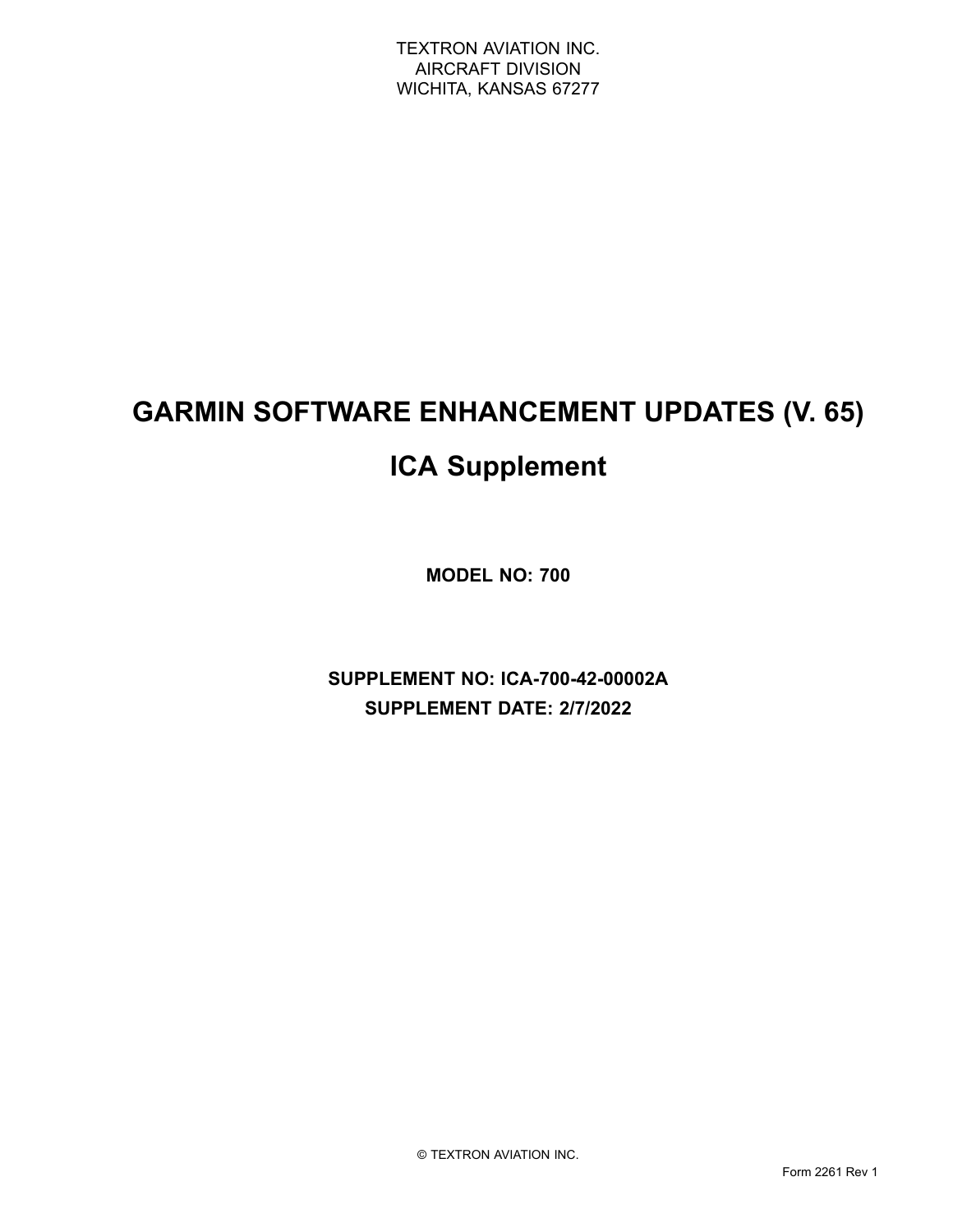#### **REVISIONS**

| ICA-700-42-00002                                                                                                                                   | Rev: A             | Date: Feb 7/2022 |  |
|----------------------------------------------------------------------------------------------------------------------------------------------------|--------------------|------------------|--|
| <b>ICA Summary</b>                                                                                                                                 | Page 1             |                  |  |
| <b>Manuals Affected</b>                                                                                                                            | <b>Description</b> | <b>Title</b>     |  |
| Model 700 Maintenance Manual                                                                                                                       |                    |                  |  |
| This ICA supplement was incorporated in Revision 5 of the Model 700 Maintenance Manual rendering<br>this ICA Supplement Obsolete.                  |                    |                  |  |
| Appendix A: Illustrated Parts<br>Catalog                                                                                                           |                    |                  |  |
| This ICA supplement was incorporated in Revision A3 of the Model 700 Illustrated Parts Catalog<br>rendering this ICA Supplement Appendix Obsolete. |                    |                  |  |
| Appendix B: Wiring Diagram<br>Manual                                                                                                               | <b>NOT USED</b>    |                  |  |

| ICA-700-42-00002                                                                                                       | $Rev: -$                      | Date: Mar 1/2021                                                                                   |
|------------------------------------------------------------------------------------------------------------------------|-------------------------------|----------------------------------------------------------------------------------------------------|
| <b>ICA Summary</b>                                                                                                     | Pages 1-6                     |                                                                                                    |
| <b>Manuals Affected</b>                                                                                                | <b>Description</b>            | <b>Title</b>                                                                                       |
| Model 700 Maintenance<br>Manual                                                                                        | 42-00-00 pages<br>$1 - 2$     | Integrated Modular Avionics - General                                                              |
|                                                                                                                        | 42-10-00 pages<br>501-502     | Garmin G5000 Integrated Avionics System Software -<br>Adjustment/Test                              |
|                                                                                                                        | 42-12-00 pages<br>101-109     | Garmin G5000 Integrated Avionics System Software<br>(Version 65) - Troubleshooting                 |
|                                                                                                                        | 42-12-00 pages<br>501-549     | Garmin G5000 Integrated Avionics System Software<br>(Version 65) - Adjustment/Test                 |
|                                                                                                                        | 42-12-01 pages<br>501-569     | Garmin G5000 Integrated Avionics System LRU Software<br>Version 65 Configuration - Adjustment/Test |
| These ATAs contain the Instructions for Continued Airworthiness for the Garmin Software Enhancement<br>Updates (V. 65) |                               |                                                                                                    |
| Appendix A: Illustrated Parts<br>Catalog                                                                               | Refer to Appendix A, Table 1. |                                                                                                    |
| Appendix B: Wiring Diagram<br>Manual                                                                                   | <b>NOT USED</b>               |                                                                                                    |

#### **1. ICA Obsolescence**

A. This publication and its contents have been incorporated into the applicable manuals in the revisions noted above. Refer to the most current revision of the manuals listed above for the most up to date Instructions for Continued Airworthiness.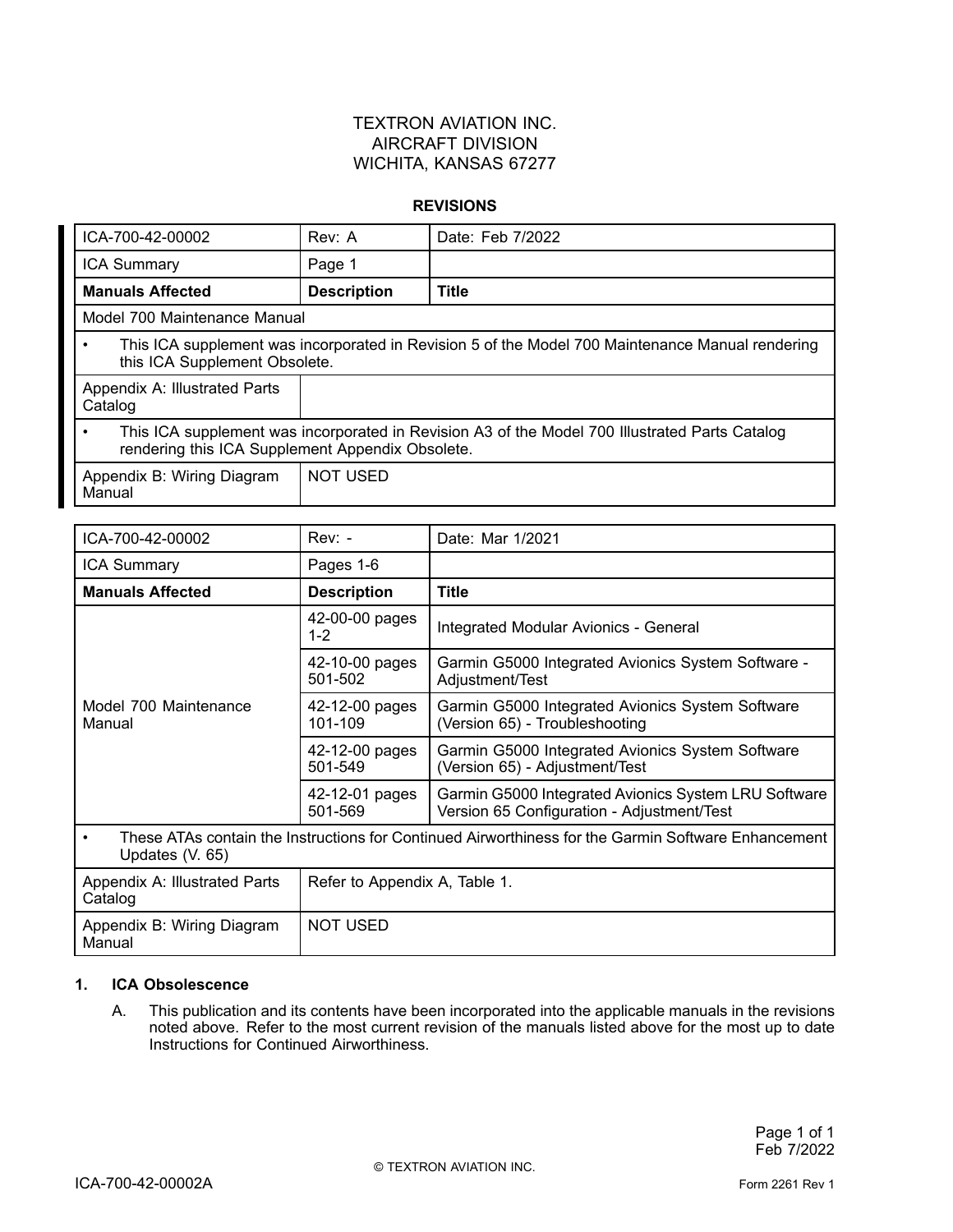## **SUPPLEMENT NO: ICA-700-42-00002A**

## **APPENDIX A: ILLUSTRATED PARTS CATALOG**

**2. This ICA supplement was incorporated in Revision A3 of the Model 700 Illustrated Parts Catalog rendering this ICA Supplement Appendix Obsolete.**